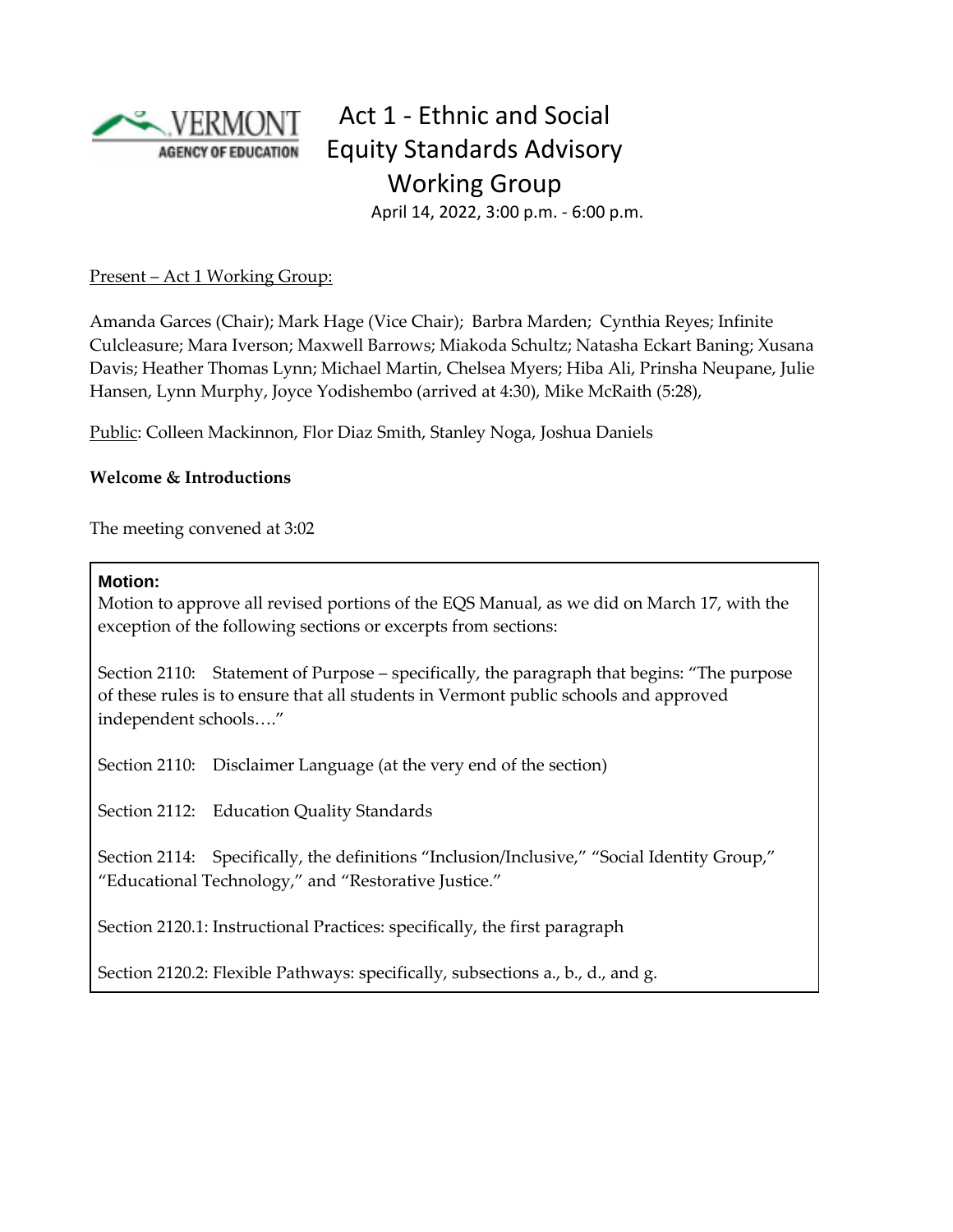Section 2120.5: The paragraph of this section that begins "Each school shall provide appropriate socially and culturally responsive learning opportunities…."

Section 2120.6 The excerpt that begins with the words "Each local school board shall ensure The alignment of existing school policies…."

Section 2121.3 The last sentence of this section.

Section 2123.2 The second to last paragraph.

**Moved by:** Chelsea Meyers **Seconded by:** Lynn Murphy

#### **Endorsed by:**

Amanda Garces (Chair); Mark Hage (Vice Chair); Barbra Marden; Cynthia Reyes; Infinite Culcleasure; Mara Iverson; Maxwell Barrows; Miakoda Schultz; Natasha Eckart Baning; Xusana Davis; Heather Thomas Lynn; Michael Martin, Chelsea Myers; Hiba Ali, Prinsha Neupane, Julie Hansen, Lynn Murphy **Opposed by:**

### **Motion:**

Section 2110

The purpose of these rules is to ensure that all students in Vermont public schools and approved independent schools are afforded educational opportunities that are substantially equal in quality, equitable, anti-racist, culturally responsive, anti-discriminatory, and inclusive, and enable them to achieve or exceed the standards approved by the State Board of **Education** 

**Moved by:** Natasha Eckart Banning **Seconded by:** Barbara Marden

**Endorsed by:** Amanda Garces (Chair); Mark Hage (Vice Chair); Barbra Marden; Cynthia Reyes; Infinite Culcleasure; Mara Iverson; Maxwell Barrows; Miakoda Schultz; Natasha Eckart Baning; Xusana Davis; Heather Thomas Lynn; Michael Martin, Chelsea Myers; Hiba Ali, Prinsha Neupane, Lynn Murphy **Opposed by: Julie Hansen**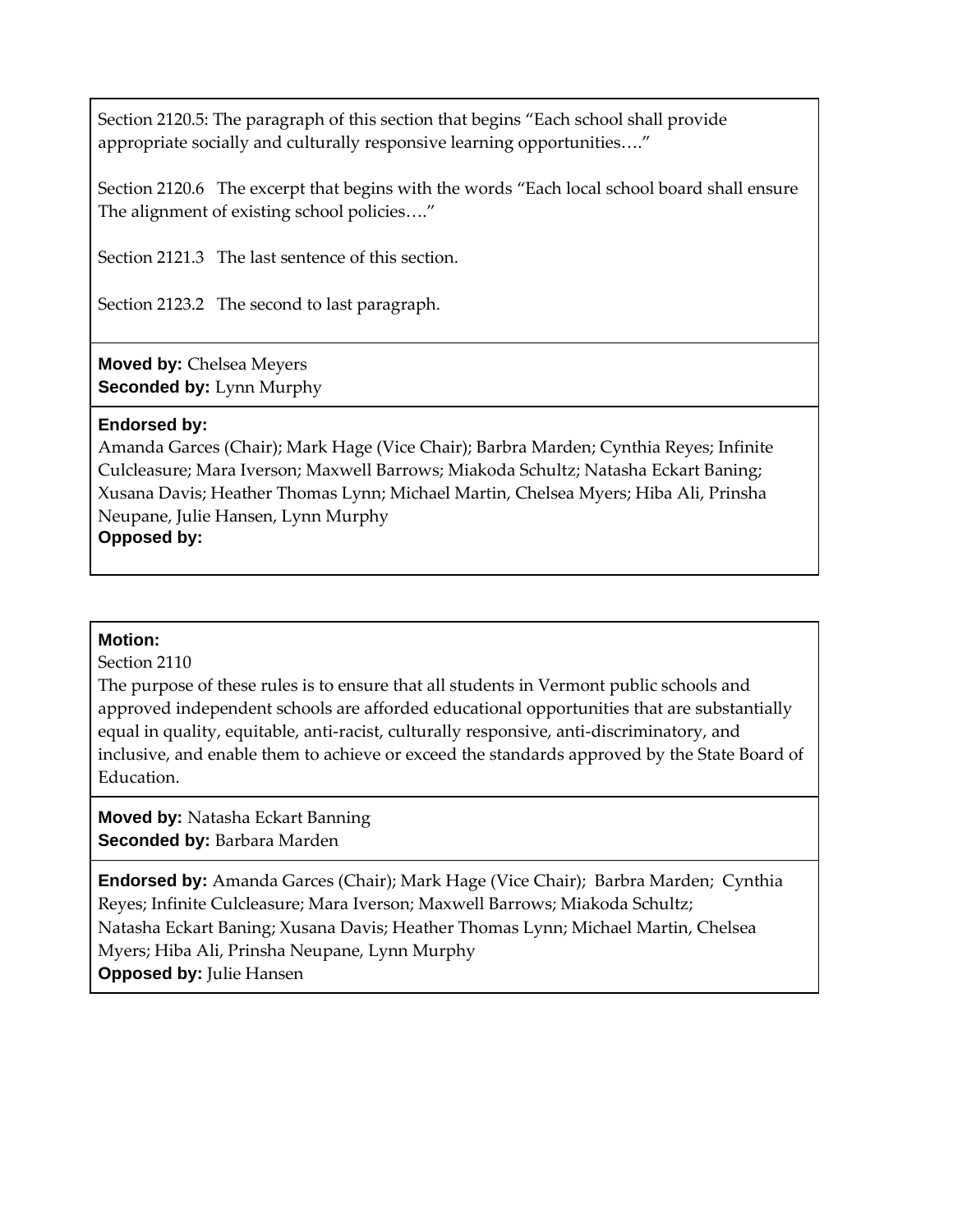#### **Motion:**

Section 2110 Current Disclaimer language at the end of Section 2110: Further, nothing herein shall create a private right of action.

Newly Proposed Disclaimer language proposed for inclusion at the end of Section 2110: This manual adopts a definition of Discrimination that is broader than its legal definition. Nothing herein shall be construed as creating or recognizing any private right of action.

**Moved by:** Heather Lynn **Seconded by:** Natasha Eckart Baning

**Endorsed by:** Amanda Garces (Chair); Mark Hage (Vice Chair); Barbra Marden; Cynthia Reyes; Infinite Culcleasure; Mara Iverson; Maxwell Barrows; Miakoda Schultz; Natasha Eckart Baning; Xusana Davis; Heather Thomas Lynn; Michael Martin, Chelsea Myers; Hiba Ali, Prinsha Neupane, Julie Hansen, Lynn Murphy **Opposed by:**

#### **Motion: Section 2112**

In order to carry out Vermont's policy that all **public** school children attending a public school or an approved independent school will be afforded educational opportunities which are substantially equal -in quality, and in order to ensure continuous improvement in student performance, each public and approved independent school shall meet the following Vermont State Board of Education Rules Series 2000 – Education Quality Standards CVR 22- 000-003 Page 2 of 17 education quality standards, and annually report to the community in an understandable, inclusive, and comprehensive form as required in 16 V.S.A. §165(a)(2).

**Moved by:** Lynn Murphy **Seconded by: Cynthia Reyes** 

**Endorsed by:** Amanda Garces (Chair); Mark Hage (Vice Chair); Barbra Marden; Cynthia Reyes; Infinite Culcleasure; Mara Iverson; Maxwell Barrows; Miakoda Schultz; Natasha Eckart Baning; Xusana Davis; Heather Thomas Lynn; Michael Martin, Chelsea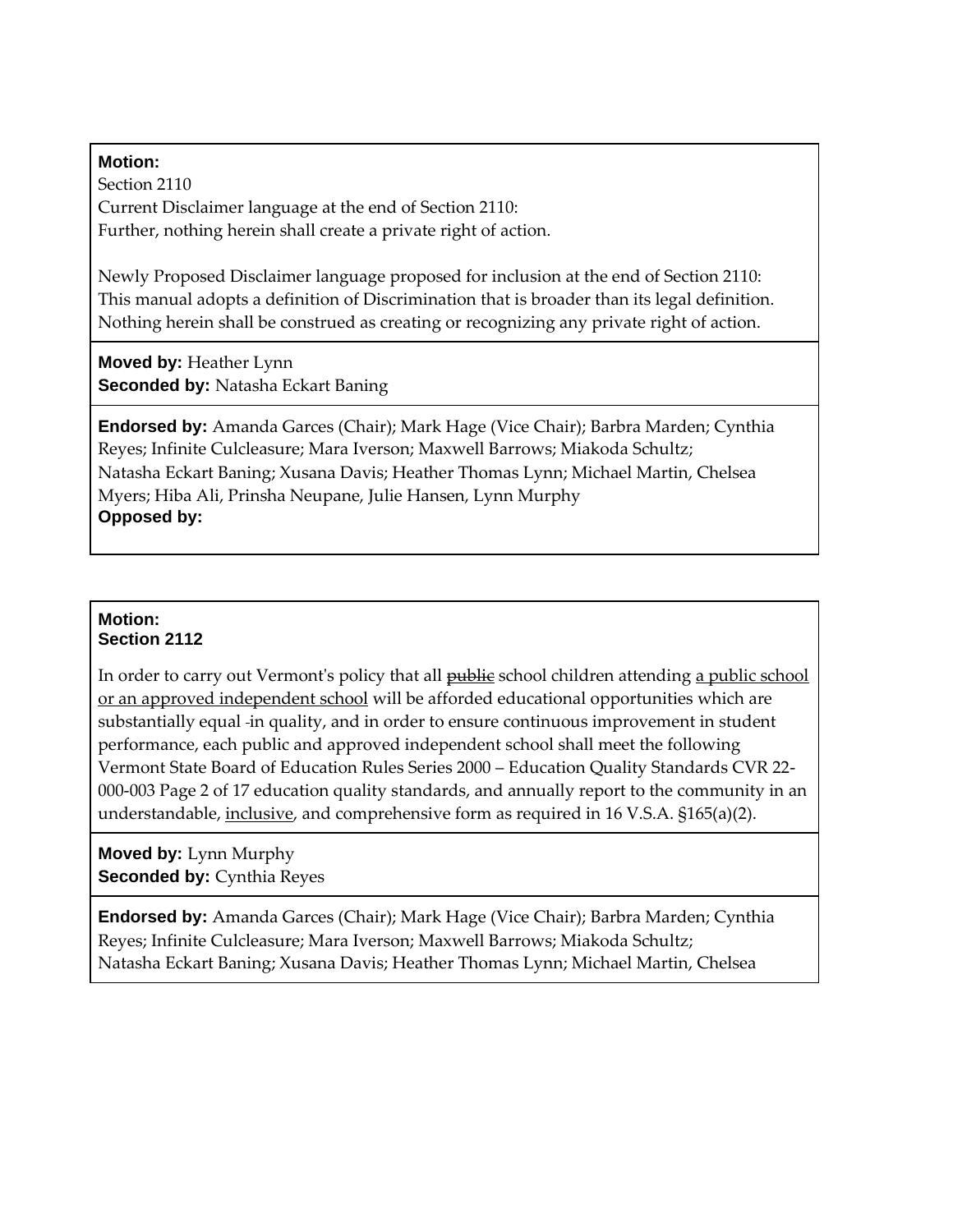#### **Motion: Section 2114**

"Inclusive" or "Inclusion" means school-based curricula, programs, activities, resources, and policies that ensure that academic learning, co-curricular and social offerings, and all other aspects of school life are based on the values of **equality,** equity, social and cultural diversity, freedom, and dignity, so that all students are valued as unique individuals and can achieve their full academic and social potential.

**Moved by:** Cynthia Reyes **Seconded by:** Natasha Eckart Baning

**Endorsed by:** Amanda Garces (Chair); Mark Hage (Vice Chair); Barbra Marden; Cynthia Reyes; Infinite Culcleasure; Mara Iverson; Maxwell Barrows; Miakoda Schultz; Natasha Eckart Baning; Xusana Davis; Heather Thomas Lynn; Michael Martin, Chelsea Myers; Hiba Ali, Prinsha Neupane, Julie Hansen, Lynn Murphy

# **Opposed by:**

### **Motion:**

Section 2114

"Social **Identity** Group" means a group of **two or more** people who share common characteristics that shape their identity and promote a sense of unity. The characteristics can be innate and unchangeable, or otherwise fundamental to identity and the exercise of rights and freedoms in political, economic, social, civil, or any other field.

**Moved by:** Chelsea Myers **Seconded by:** Lynn Murphy

**Endorsed by:** Amanda Garces (Chair); Mark Hage (Vice Chair); Barbra Marden; Cynthia Reyes; Infinite Culcleasure; Mara Iverson; Maxwell Barrows; Miakoda Schultz; Natasha Eckart Baning; Xusana Davis; Heather Thomas Lynn; Michael Martin, Chelsea Myers; Hiba Ali, Prinsha Neupane, Julie Hansen, Lynn Murphy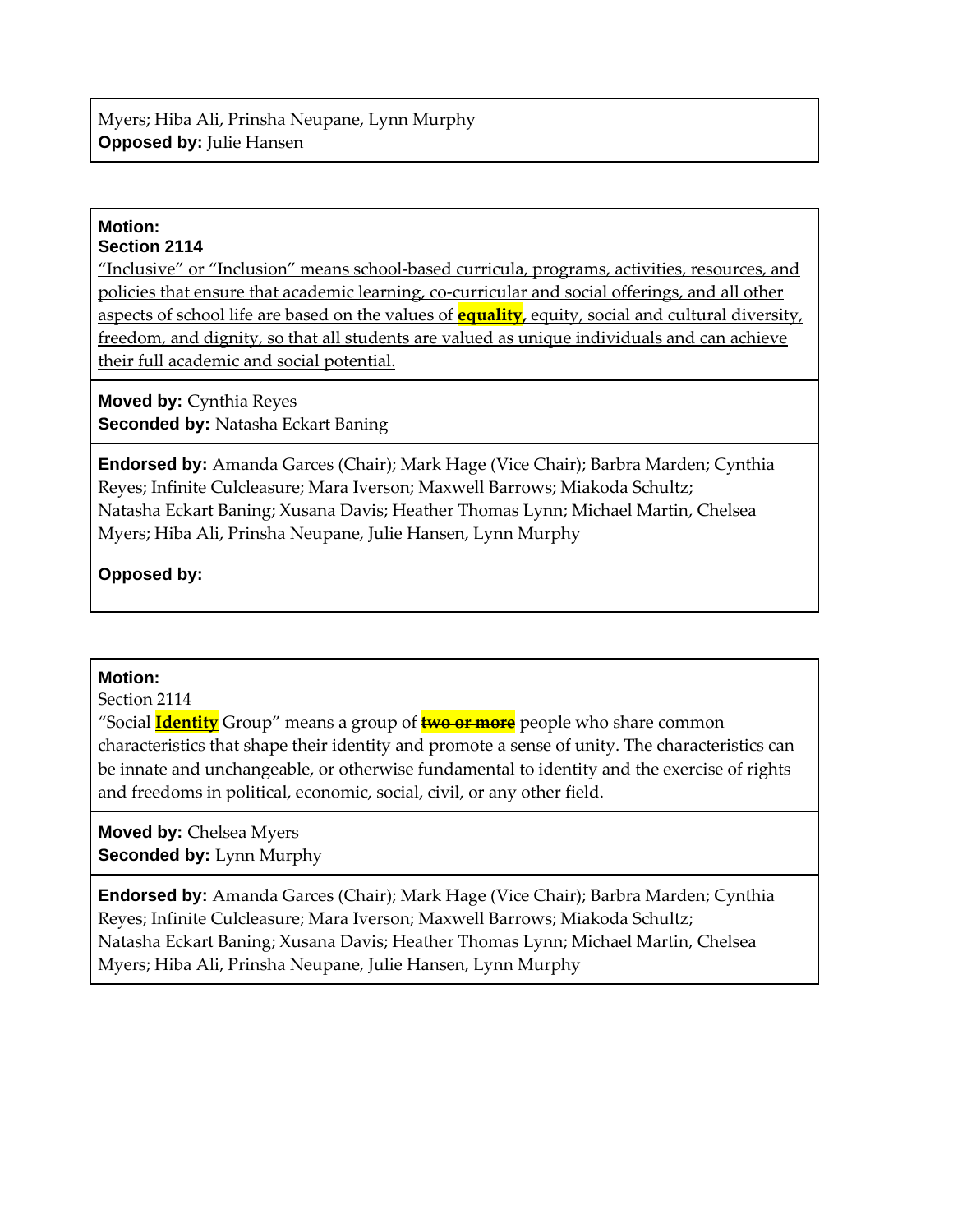#### **Opposed by:**

#### **Motion:**

Section 2114

"Educational Technology" means instruction and/or preparation in the appropriate use of current technology to provide students with **equitable** equal access to the knowledge and skills needed to communicate, solve problems, and to access, manage, integrate, evaluate, and create information.

**Moved by:** Mara Iverson **Seconded by:** Miakoda Schultz

**Endorsed by:**Amanda Garces (Chair); Mark Hage (Vice Chair); Barbra Marden; Cynthia Reyes; Infinite Culcleasure; Mara Iverson; Maxwell Barrows; Miakoda Schultz; Natasha Eckart Baning; Xusana Davis; Heather Thomas Lynn; Michael Martin, Chelsea Myers; Hiba Ali, Prinsha Neupane, Julie Hansen, Lynn Murphy **Opposed by:**

#### **Motion:**

*Section 2114*

*(Partial revision – see below. The rest of the definition that precedes this part stands as written.)* Restorative Justice processes and programs shall not remove from a school district or lessen to any degree its mandatory responsibility under Vermont law and policy to investigate, call out, name, and discipline behaviors that violate the Vermont Agency of Education's "Policy" Procedures for the Prevention of Harassment, Hazing and Bullying" (HHB) and Federal Title IX.

**Moved by:** Lynn Murphy **Seconded by: Heather Thomas Lynn** 

**Endorsed by:** Amanda Garces (Chair); Mark Hage (Vice Chair); Barbra Marden; Cynthia Reyes; Infinite Culcleasure; Mara Iverson; Maxwell Barrows; Miakoda Schultz; Natasha Eckart Baning; Heather Thomas Lynn; Michael Martin, Chelsea Myers; Hiba Ali,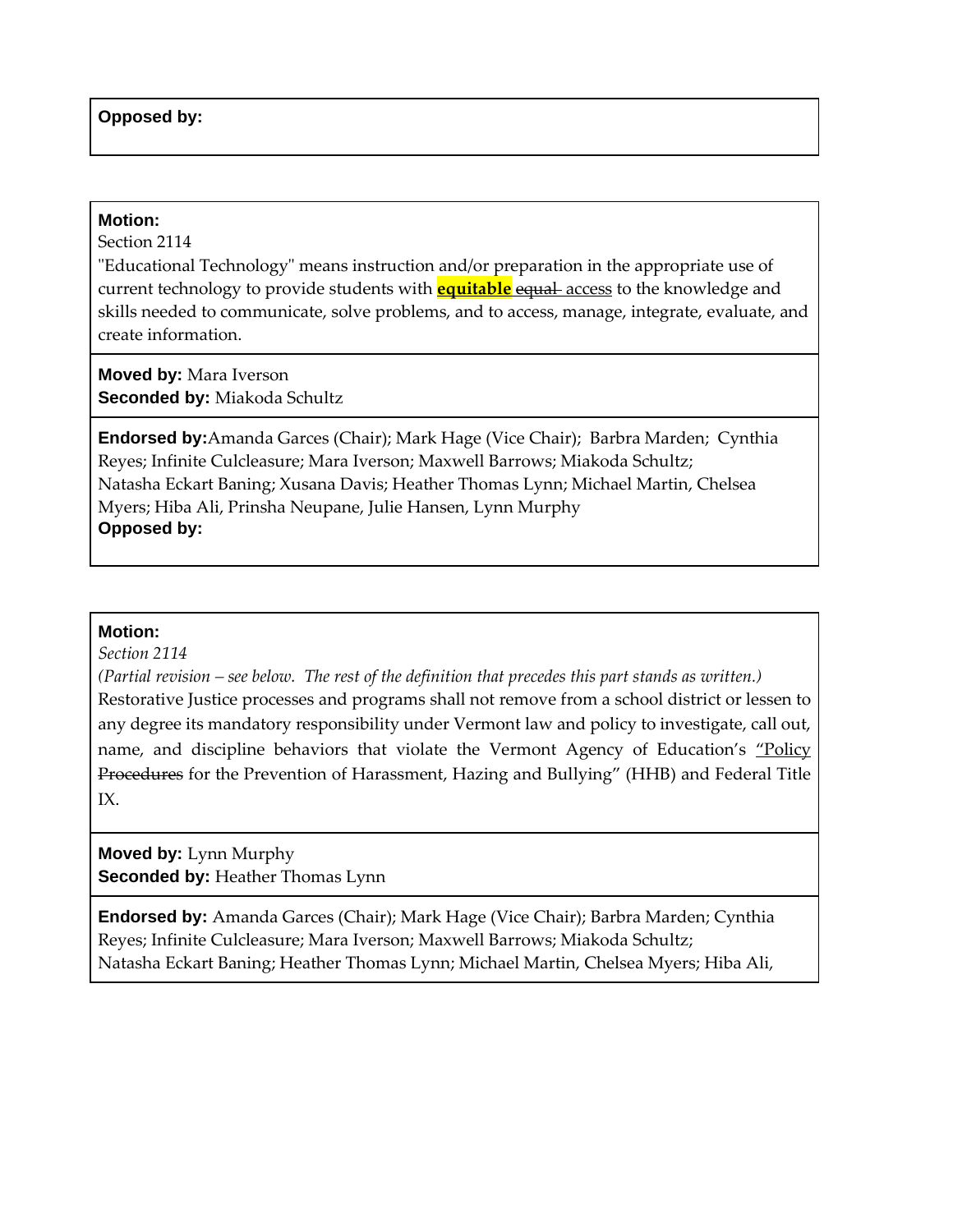Prinsha Neupane, Julie Hansen, Lynn Murphy

#### **Opposed by:**

(could we just take a picture of the vote here?)

**Motion:** Approved definition of transferable skills and universal design.

**Moved by:** Chelsea Myers **Seconded by:** Cynthia Reyes

#### **Endorsed by:**

Amanda Garces (Chair); Mark Hage (Vice Chair); Barbra Marden; Cynthia Reyes; Infinite Culcleasure; Mara Iverson; Maxwell Barrows; Miakoda Schultz; Natasha Eckart Baning; Heather Thomas Lynn; Michael Martin, Chelsea Myers; Hiba Ali, Prinsha Neupane, Julie Hansen, Lynn Murphy

**Opposed by:**

# **Motion: Section 2120.1**

Educators shall promote personalization and high expectations for each student, so that each student successfully engages in the curriculum and meets graduation requirements. Classroom instruction shall include a range of research-based instructional strategies incorporating research-based strategies that most effectively improve student learning and engage all learners as identified by national and Vermont guidance and locally collected and analyzed student data. Educators Teachers shall:....

**Moved by:** Cynthia Reyes **Seconded by:** Natasha Eckart Baning

### **Endorsed by:**

Amanda Garces (Chair); Mark Hage (Vice Chair); Barbra Marden; Cynthia Reyes; Infinite Culcleasure; Mara Iverson; Maxwell Barrows; Miakoda Schultz; Natasha Eckart Baning; Heather Thomas Lynn; Michael Martin, Chelsea Myers; Hiba Ali, Prinsha Neupane, Julie Hansen, Lynn Murphy

# **Opposed by:**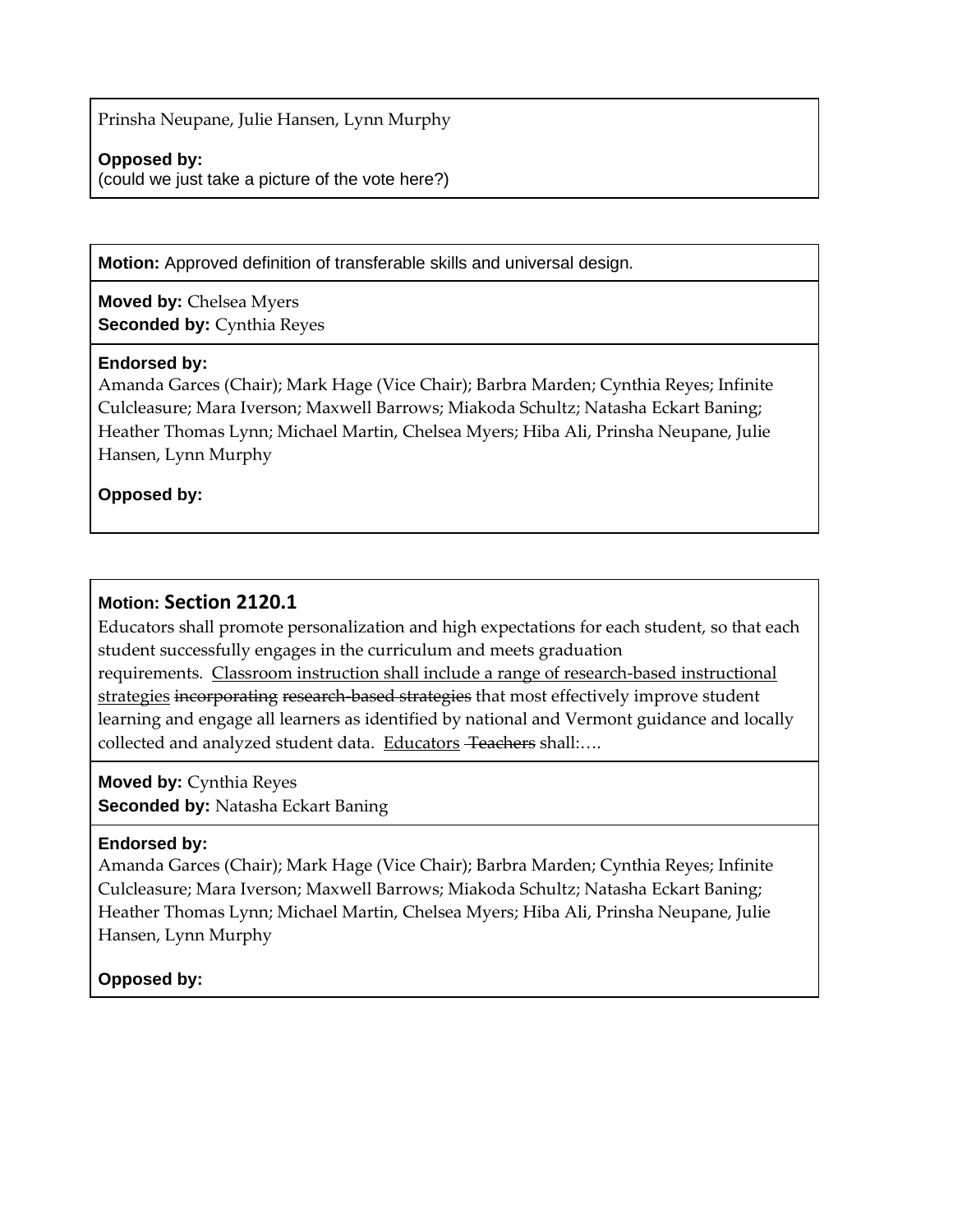#### **Motion: Section 2120.1**

Educators Teachers shall be supported in:

- a. examining their own **cultural** identities and biases and fostering a learning environment that emphasizes multiple ethnic, cultural, and racial perspectives, presents and critiques historical counter-narratives, and encourages students to examine issues and expressions of social equity within and beyond the classroom or school;
- b. modeling high expectations for all learners, regardless of prior academic experience, family background, socio-economic status, or (dis)abilities and promote respect for student differences;

h. emphasizing an inquiry-driven approach to all units of study and bring real-world issues into the

classroom;

*NOTE: Other verb forms in this section where the language was not changed will be altered during the copyediting process to be consistent with the verb forms above.* 

**Moved by:** Natasha Eckart Baning **Seconded by:** Lynn Murphy

#### **Endorsed by:**

Amanda Garces (Chair); Mark Hage (Vice Chair); Barbra Marden; Cynthia Reyes; Infinite Culcleasure; Mara Iverson; Maxwell Barrows; Miakoda Schultz; Natasha Eckart Baning; Heather Thomas Lynn; Michael Martin, Chelsea Myers; Hiba Ali, Prinsha Neupane, Julie Hansen, Lynn Murphy

### **Opposed by:**

### **Motion: Section 2120.5**

Each school shall provide appropriate socially and culturally responsive learning opportunities to all students to support their attainment of the standards approved by the State Board of Education. As required in 16 V.S.A. §2902, Each public and approved independent school shall provide support for students who require additional assistance in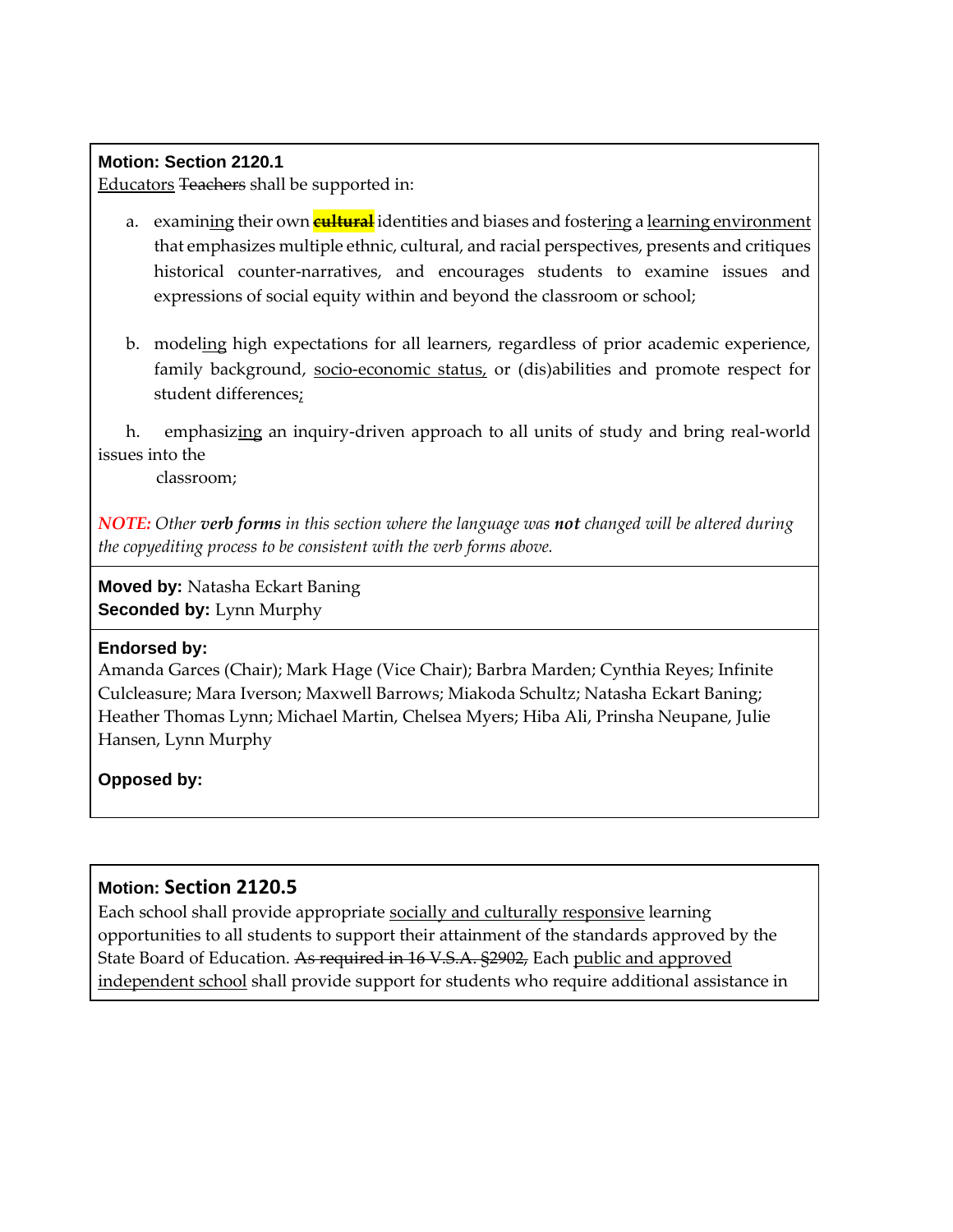order to succeed or be challenged in the general education environment.

**Moved by:** Cynthia Reyes **Seconded by: Lynn Murphy** 

**Endorsed by:** Amanda Garces (Chair); Mark Hage (Vice Chair); Barbra Marden; Cynthia Reyes; Infinite Culcleasure; Mara Iverson; Maxwell Barrows; Miakoda Schultz; Natasha Eckart Baning; Heather Thomas Lynn; Michael Martin, Chelsea Myers; Hiba Ali, Prinsha Neupane, Lynn Murphy **Opposed by:**

Julie Hansen

## **Motion: Section 2120.6 (As written in 2.12.22 Edition of Revised EQS Manual)**

Each local school board shall ensure the alignment of existing school policies, and create new policies as needed, to promote research, coordination and professional learning that leads to the development of age - and grade – appropriate programming and resources in Ethnic Studies that are (a) integrated into all Curriculum Content areas on Section 2120.5 of this Manual and (b) are responsive to the developmental needs of all students, Pre-Kindergarten through Grade 12.

Local school board's policies shall facilitate the formation of site-based, local districtcommunity committees to help accomplish this curricular work.

The members of the committee shall include administrators, teachers and support staff, parents/legal guardians, at least one other community member, and students where appropriate. In the course of its mission, the committee shall take part in knowledge- and vision-building sessions that reflect and build on the breadth of knowledge and life experiences of each of its members.

With assistance from the supervisory union, each committee shall determine its internal governance and decision-making procedures, the number and duration of its meetings, how best to report on its deliberations to all stakeholders and to make formal recommendations to school staff and the school board, and how to assess the academic and social equity needs of the student body, school staff, parents/legal guardians, and local community. Each committee shall be provided appropriate funding as needed to accomplish its tasks by the school board that authorized its creation, along with administrative support and curriculum and pedagogical expertise as needed by the supervisory union or other entities.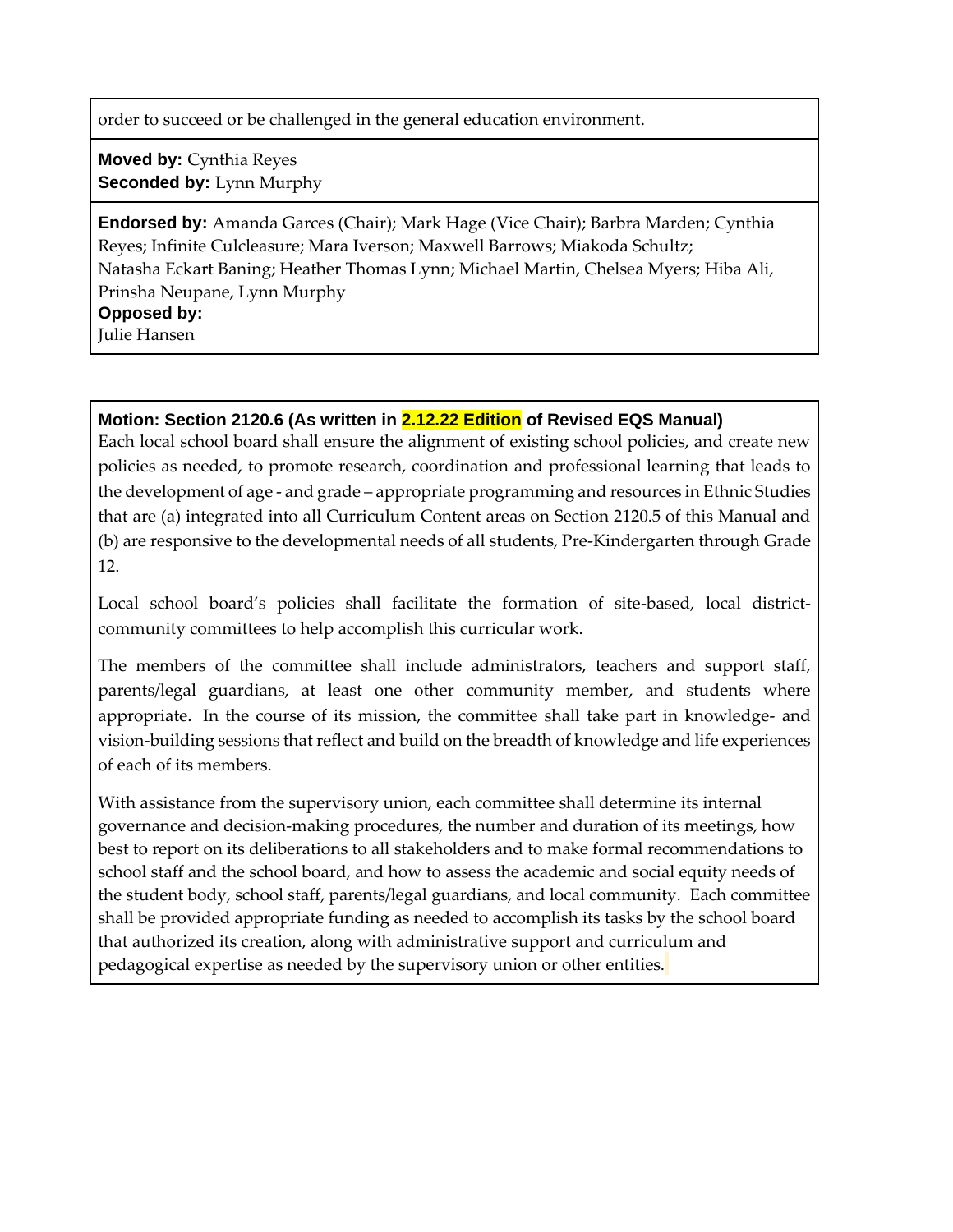## **Section 2120.6 (As revised and proposed for adoption on April 1, 2022.)**

Each local school board shall ensure the alignment of existing school policies and create new policies as needed to accomplish the following:

- a. promote research, coordination and professional learning that leads to the development of age - and grade – appropriate programming and resources in Ethnic Studies that are integrated into all Curriculum Content areas in Section 2120.5 of this Manual and that are responsive to the developmental needs of all students, Pre-Kindergarten through Grade 12; and
- b. create systems for regularly, systematically, and continuously evaluating a school district's performance in attaining the above goals.

When undertaking this policy work, school boards and school leadership shall engage with the communities they serve; and seek input and guidance through a process that includes the voices and experiences of students, parents/legal guardians and other community members who are often underrepresented in this work and in school decision-making.

**Moved by:** Heather Lynn **Seconded by: Chelsea Myers** 

**Endorsed by:** Amanda Garces (Chair); Mark Hage (Vice Chair); Cynthia Reyes; Infinite Culcleasure; Mara Iverson; Maxwell Barrows; Miakoda Schultz; Natasha Eckart Baning; Heather Thomas Lynn; Michael Martin, Chelsea Myers; Hiba Ali, Prinsha Neupane, Julie Hansen, Lynn Murphy, Xusana Davis, **Opposed by:**

### **Motion:**

**Section 2120.2 (As written in the 2.12.22 Edition of the Revised EQS Manual.)**

a. **understand** the diversity of cultural, racial, ethnic, linguistic, and social identities and experiences that shape and impact children's lives as students and integrate that understanding into the district's planning and procedures related to flexible pathways.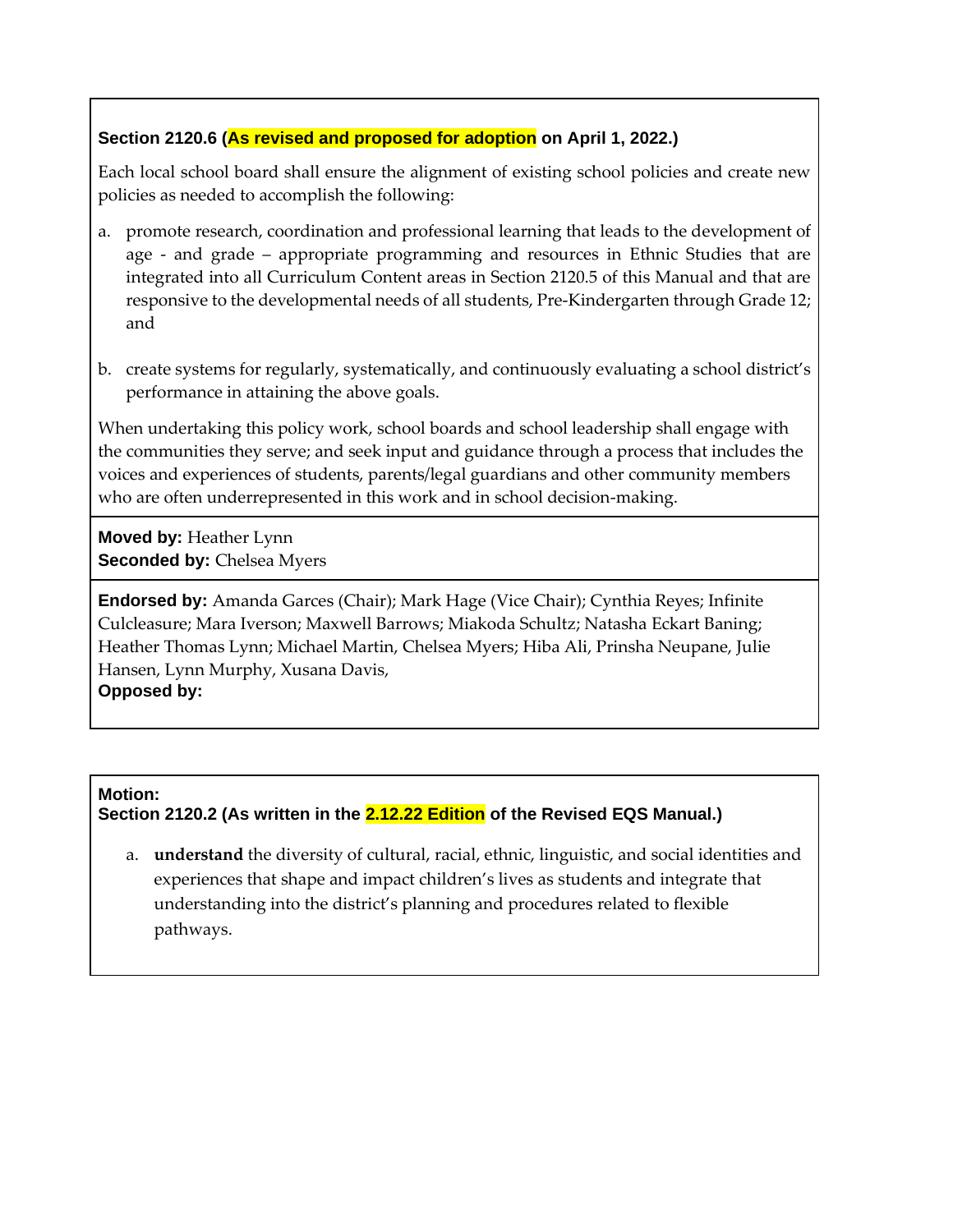b. **recognize and reduce** social and economic barriers to accessing flexible pathways.

d**. create** resources and learning opportunities that center disability-related issues.

**Section 2120.2 (As revised and proposed for adoption on April 1, 2022.)**

a. Integrate an understanding and respect for the diversity of cultural, racial, ethnic, linguistic, and social identities and experiences that shape and impact children's lives as students and integrate that understanding into the district's planning and procedures related to flexible pathways.

**Moved by:** Michael Martin **Seconded by:** Lynn Murphy

**Endorsed by:** Amanda Garces (Chair); Mark Hage (Vice Chair); Cynthia Reyes; Infinite Culcleasure; Mara Iverson; Maxwell Barrows; Miakoda Schultz; Natasha Eckart Baning; Heather Thomas Lynn; Michael Martin, Chelsea Myers; Prinsha Neupane, Julie Hansen, Lynn Murphy, Xusana Davis, Barbra Marden, Joyce Yodishembo, Mike McRaith **Opposed by:**

#### **Motion: Section 2120.2 (As written in the 2.12.22 Edition of the Revised EQS Manual.)**

- a. **understand** the diversity of cultural, racial, ethnic, linguistic, and social identities and experiences that shape and impact children's lives as students and integrate that understanding into the district's planning and procedures related to flexible pathways.
- b. **recognize and reduce** social and economic barriers to accessing flexible pathways.
- d**. create** resources and learning opportunities that center disability-related issues.

### **Section 2120.2 (As revised and proposed for adoption on April 1, 2022.)**

B. Recognize and reduce the impact of social and economic barriers to accessing flexible pathways.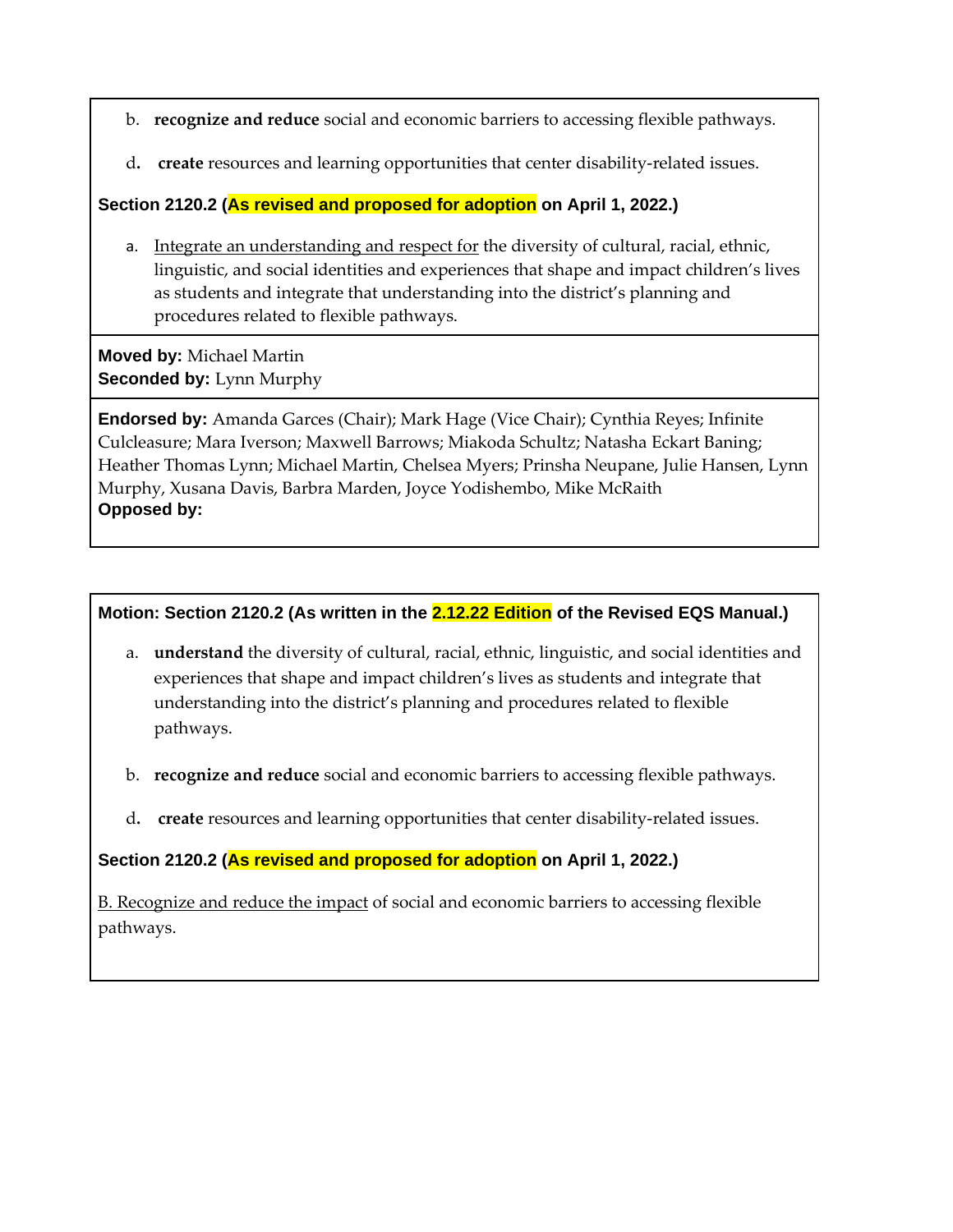**Moved by:** Mara Iverson **Seconded by:** Natasha Eckart Baning

**Endorsed by:** Amanda Garces (Chair); Mark Hage (Vice Chair); Cynthia Reyes; Infinite Culcleasure; Mara Iverson; Maxwell Barrows; Miakoda Schultz; Natasha Eckart Baning; Heather Thomas Lynn; Michael Martin, Chelsea Myers; Hiba Ali, Prinsha Neupane, Julie Hansen, Lynn Murphy, Xusana Davis, Barbra Marden, Joyce Yodishembo, Mike McRaith

# **Opposed by:**

### **Motion: Section 2120.2 (As written in the 2.12.22 Edition of the Revised EQS Manual.)**

- a. **understand** the diversity of cultural, racial, ethnic, linguistic, and social identities and experiences that shape and impact children's lives as students and integrate that understanding into the district's planning and procedures related to flexible pathways.
- b. **recognize and reduce** social and economic barriers to accessing flexible pathways.
- d**. create** resources and learning opportunities that center disability-related issues.

**Section 2120.2 (As revised and proposed for adoption on April 1, 2022.)**

d. Offer resources and learning opportunities that center disability-related issues.

### **Moved by: Mia Schultz Seconded by: Cynthia Reyes**

**Endorsed by:** Amanda Garces (Chair); Mark Hage (Vice Chair); Cynthia Reyes; Infinite Culcleasure; Mara Iverson; Maxwell Barrows; Miakoda Schultz; Natasha Eckart Baning; Heather Thomas Lynn; Michael Martin, Chelsea Myers; Hiba Ali, Prinsha Neupane, Julie Hansen, Lynn Murphy, Xusana Davis, Barbra Marden, Joyce Yodishembo, Mike McRaith **Opposed by:**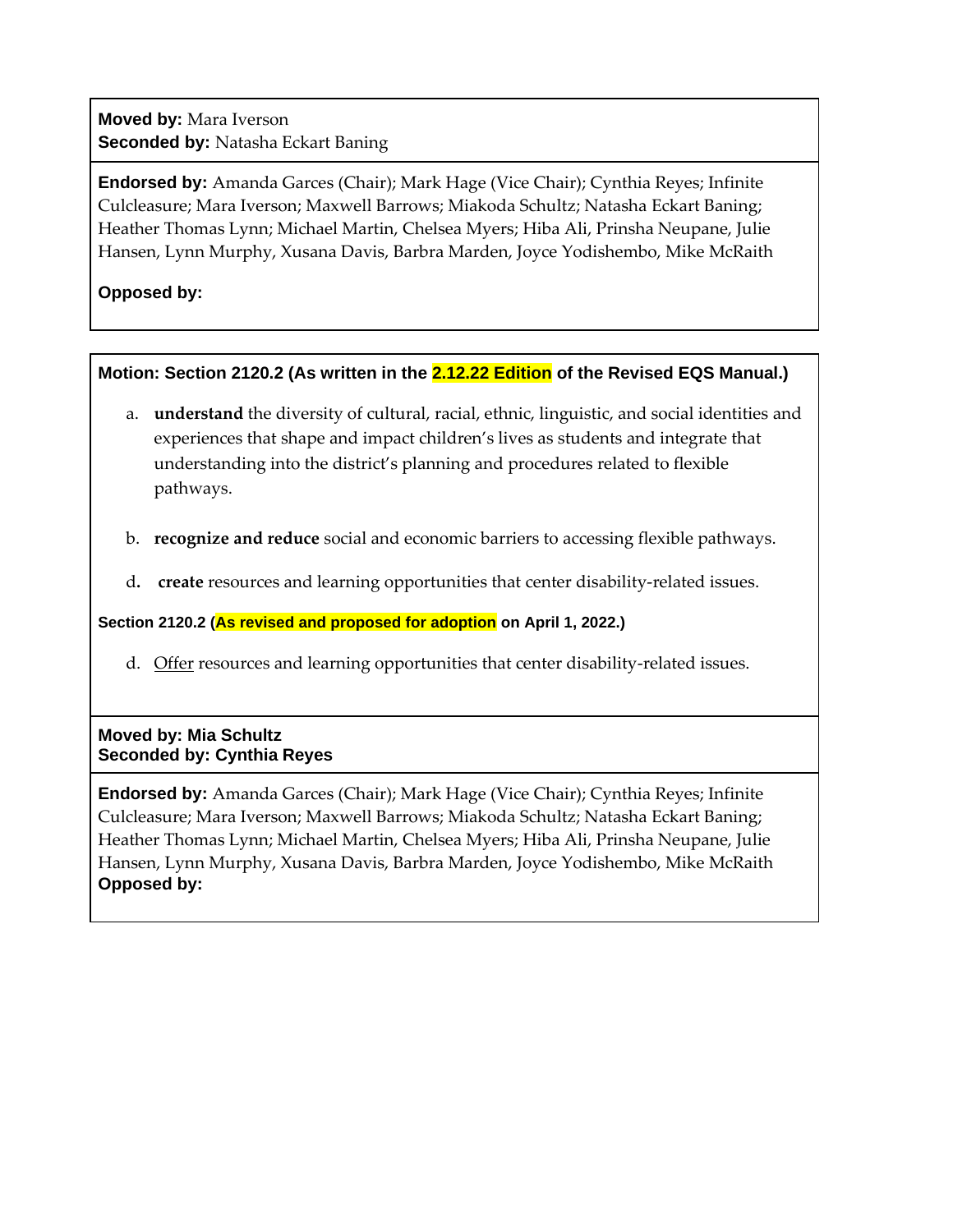#### **Motion: Section 2120.2**

# **Current language in 2.12.22 Edition of Revised EQS Manual**

(g) **Ensure that students have opportunities in and out of school settings** to have quality interactions with teachers and other adults, including artists and culture bearers, who represent a range of cultural, ethnic, racial, linguistic, and social diversity as part of their learning experience.

**As Proposed (and proposed for adoption) on April 1, 2022:**

(g) **Provide** students with **Flexible Pathway opportunities, consistent with 16 V.S.A. § 941, to have as part of their learning experiences** quality interactions with teachers and other adults, including artists and culture bearers, who represent a range of cultural, ethnic, racial, linguistic, and social diversity. **as part of their learning experience.**

**Moved by:** Lynn Murphy **Seconded by:** Natasha Eckart Baning

**Endorsed by:** Amanda Garces (Chair); Mark Hage (Vice Chair); Cynthia Reyes; Infinite Culcleasure; Mara Iverson; Maxwell Barrows; Miakoda Schultz; Natasha Eckart Baning; Heather Thomas Lynn; Michael Martin, Chelsea Myers; Hiba Ali, Prinsha Neupane, Julie Hansen, Lynn Murphy, Xusana Davis, Barbra Marden, Joyce Yodishembo, Mike McRaith

**Opposed by:**

### **Motion:**

**Section 2121.3: See the words highlighted in yellow.**

Each supervisory union shall develop and implement a system of appropriate needs-based professional learning for all professional staff, including administrators and other staff involved in student instruction, as required in 16 V.S.A. §261a(a)(5), which shall include ongoing resources and supports to achieve and strengthen an anti-racist and culturally and linguistically responsive school experience for all students, and to cultivate the knowledge, skills and practices required to identify and remediate for prohibited discrimination as a result of, or based upon, the reasons set forth in Section 2113 and in the Statement of Purpose of this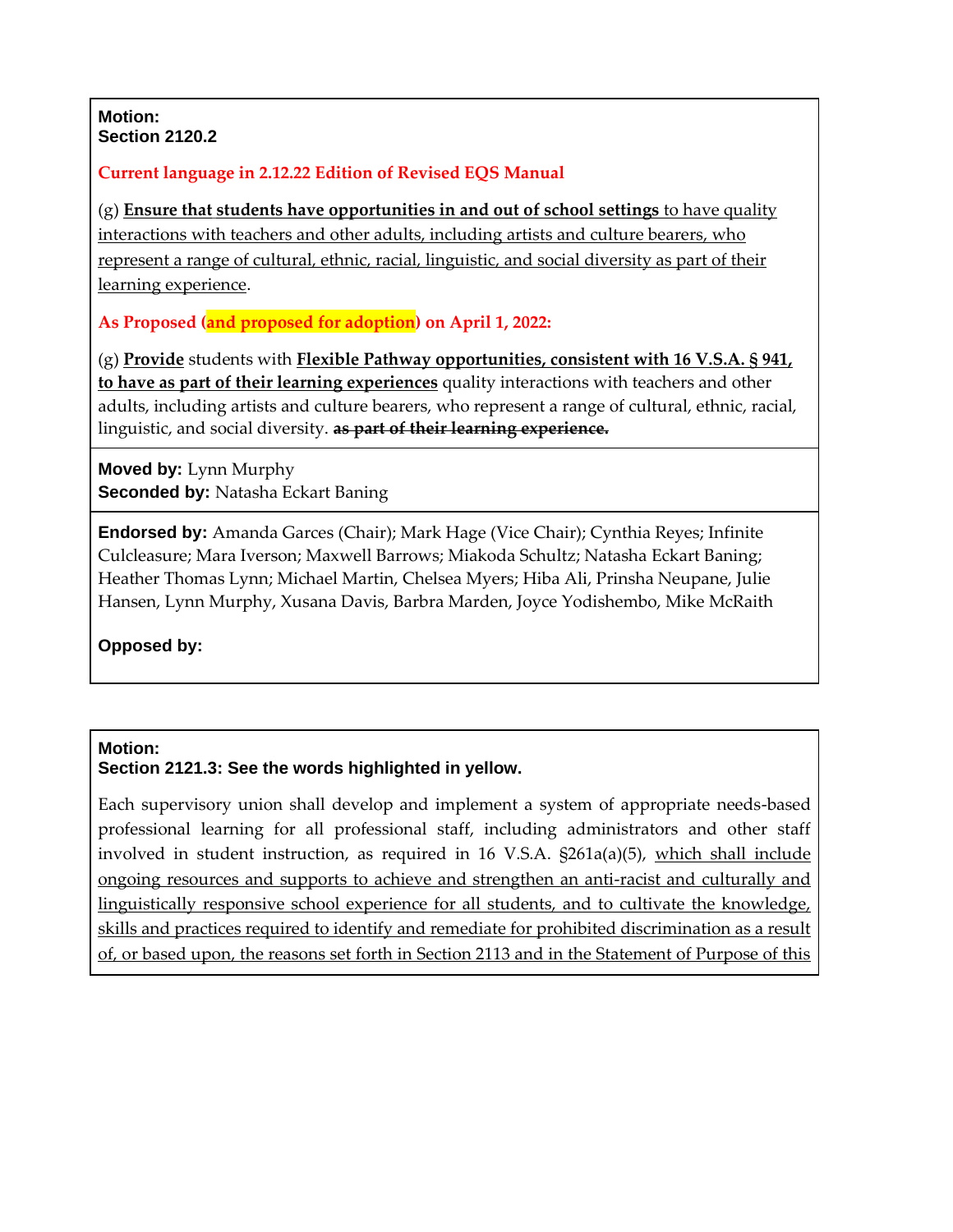Manual. Time for professional learning will be embedded into the agreed-upon scheduled times for school employees as defined by collective bargaining agreements where they exist."

**Moved by:** Lynn Murphy **Seconded by: Cynthia Reyes** 

**Endorsed by:** Amanda Garces (Chair); Mark Hage (Vice Chair); Cynthia Reyes; Infinite Culcleasure; Mara Iverson; Maxwell Barrows; Miakoda Schultz; Natasha Eckart Baning; Heather Thomas Lynn; Michael Martin, Chelsea Myers; Hiba Ali, Prinsha Neupane, Julie Hansen, Lynn Murphy, Xusana Davis, Barbra Marden, Joyce Yodishembo, Mike McRaith

**Opposed by:**

# **Motion: Section 2123.2**

The performance criteria of the assessment system shall be clear and be communicated to teachers, administrators, to students and their parents or legal guardians in their **native** home language(s) and in an accessible format**.** Students and parents shall be informed at least annually regarding progress toward achieving the standards. This includes accommodating linguistic diversity and providing information in students **native** home language(s) and in an accessible format.

**Motion adopted unanimously.**

**Moved by:** Natasha Eckart Baning **Seconded by:** Lynn Murphy

**Endorsed by:** Amanda Garces (Chair); Mark Hage (Vice Chair); Cynthia Reyes; Infinite Culcleasure; Mara Iverson; Maxwell Barrows; Miakoda Schultz; Natasha Eckart Baning; Heather Thomas Lynn; Michael Martin, Prinsha Neupane, Julie Hansen, Lynn Murphy, Xusana Davis, Joyce Yodishembo, Mike McRaith

**Opposed by:**

**Abstain:** Barbra Marden, Chelsea Myers;